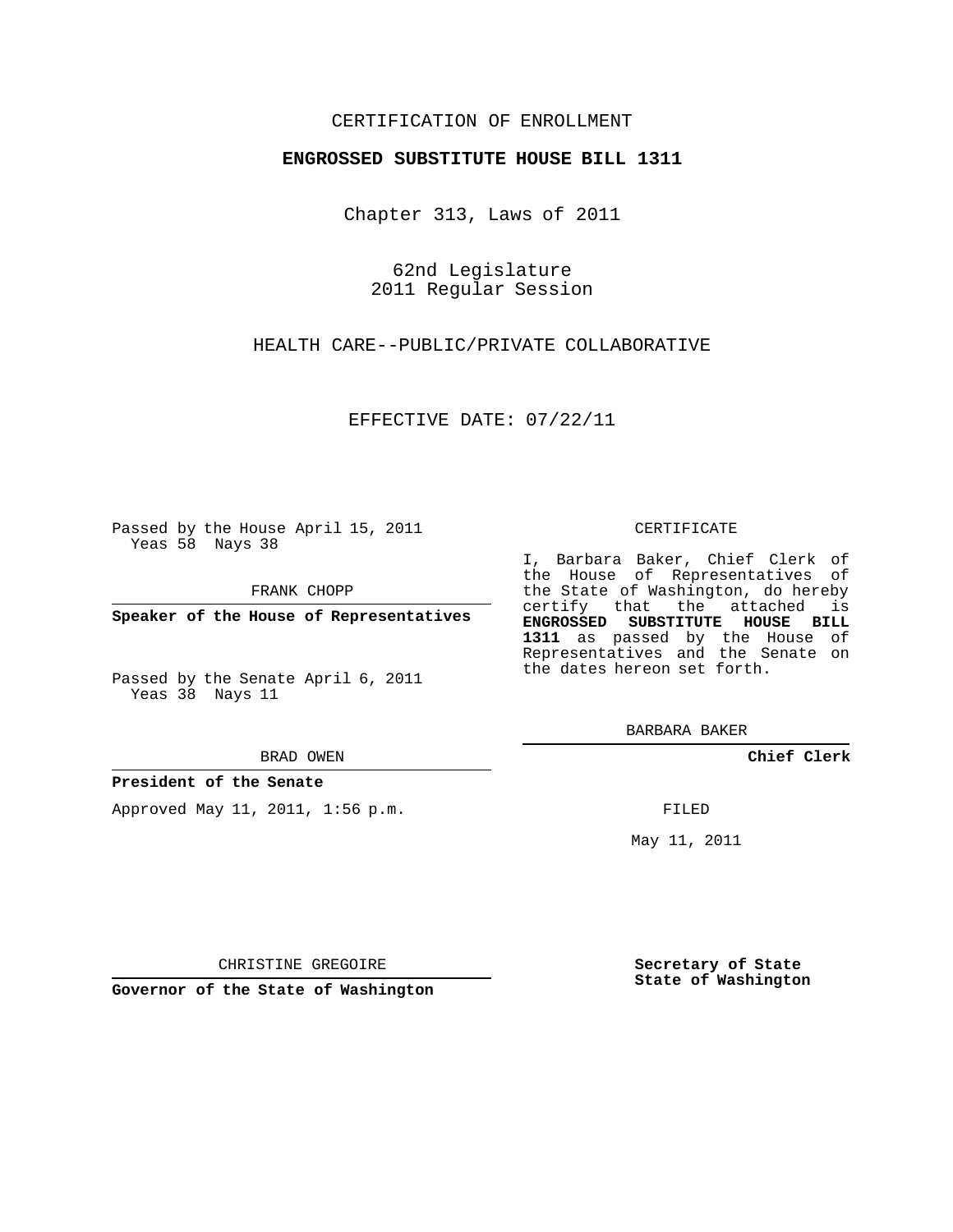# **ENGROSSED SUBSTITUTE HOUSE BILL 1311** \_\_\_\_\_\_\_\_\_\_\_\_\_\_\_\_\_\_\_\_\_\_\_\_\_\_\_\_\_\_\_\_\_\_\_\_\_\_\_\_\_\_\_\_\_

\_\_\_\_\_\_\_\_\_\_\_\_\_\_\_\_\_\_\_\_\_\_\_\_\_\_\_\_\_\_\_\_\_\_\_\_\_\_\_\_\_\_\_\_\_

## AS AMENDED BY THE SENATE

Passed Legislature - 2011 Regular Session

# **State of Washington 62nd Legislature 2011 Regular Session**

**By** House Health Care & Wellness (originally sponsored by Representatives Cody, Jinkins, Bailey, Green, Clibborn, Appleton, Moeller, Frockt, Seaquist, and Dickerson)

READ FIRST TIME 02/16/11.

 AN ACT Relating to establishing a public/private collaborative to improve health care quality, cost-effectiveness, and outcomes in Washington state; amending RCW 70.250.010 and 70.250.030; adding a new section to chapter 70.250 RCW; creating a new section; and repealing RCW 70.250.020.

BE IT ENACTED BY THE LEGISLATURE OF THE STATE OF WASHINGTON:

NEW SECTION. **Sec. 1.** (1) The legislature finds that:

 (a) Efforts are needed across the health care system to improve the quality and cost–effectiveness of health care services provided in Washington state and to improve care outcomes for patients.

 (b) Some health care services currently provided in Washington state present significant safety, efficacy, or cost-effectiveness concerns. Substantial variation in practice patterns or high utilization trends can be indicators of poor quality and potential waste in the health care system, without producing better care outcomes for patients.

 (c) State purchased health care programs should partner with private health carriers, third-party purchasers, and health care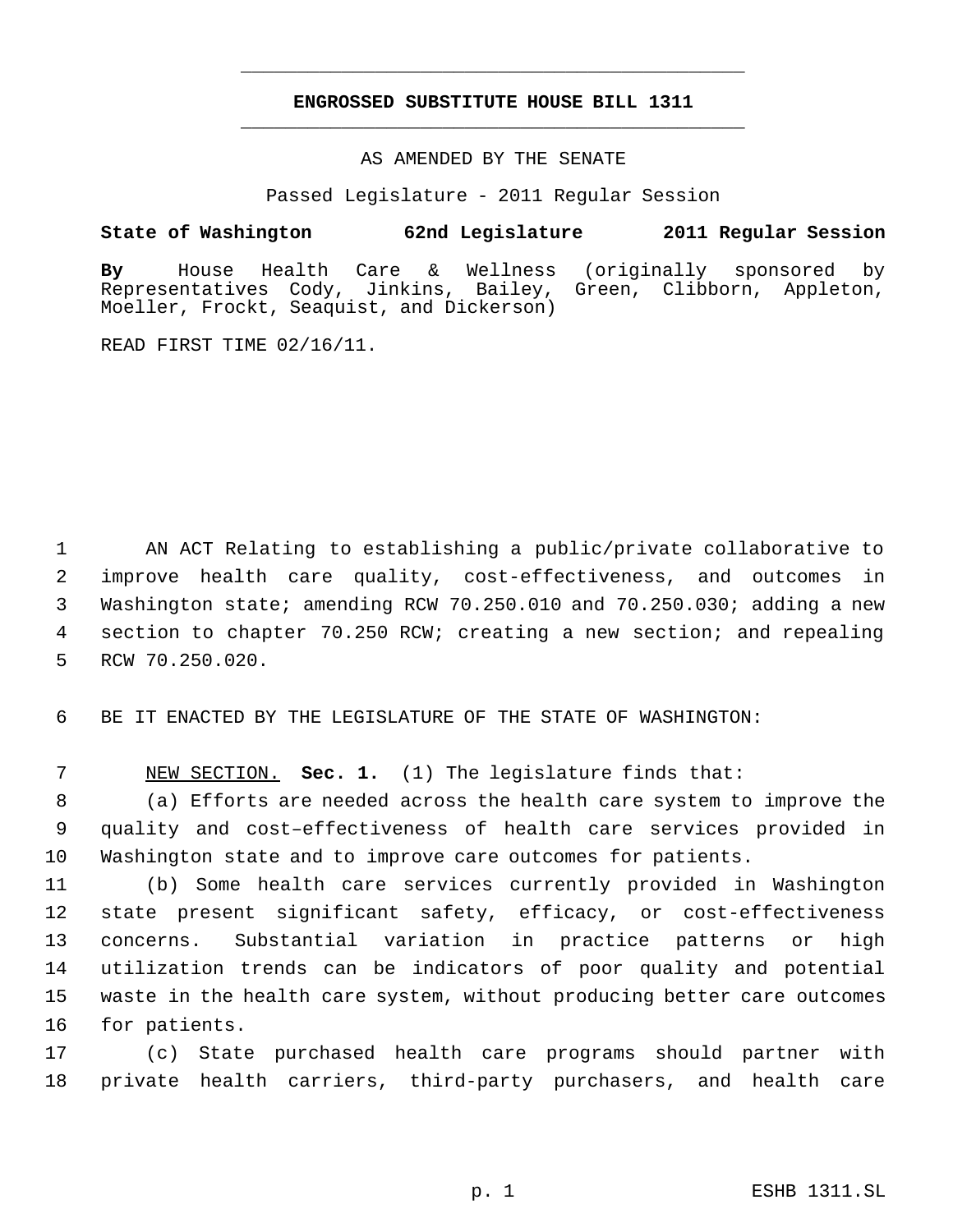providers in shared efforts to improve quality, health outcomes, and cost-effectiveness of care.

 (2) The legislature declares that collaboration among state purchased health care programs, private health carriers, third-party purchasers, and health care providers to identify appropriate strategies that will increase the effectiveness of health care delivered in Washington state is in the best interest of the public. The legislature therefore intends to exempt from state antitrust laws, and to provide immunity from federal antitrust laws through the state action doctrine, for activities undertaken pursuant to efforts designed and implemented under this act that might otherwise be constrained by such laws. The legislature does not intend and does not authorize any person or entity to engage in activities or to conspire to engage in activities that would constitute per se violations of state and federal antitrust laws including, but not limited to, agreements among competing health care providers or health carriers as to the price or specific level of reimbursement for health care services.

 (3) The legislature intends that the Robert Bree collaborative established in section 3 of this act provide a mechanism through which public and private health care purchasers, health carriers, and providers can work together to identify effective means to improve quality health outcomes and cost-effectiveness of care. It is not the intent of the legislature to mandate payment or coverage decisions by private health care purchasers or carriers.

 **Sec. 2.** RCW 70.250.010 and 2009 c 258 s 1 are each amended to read as follows:

 The definitions in this section apply throughout this chapter unless the context clearly requires otherwise.

 (1) "Advanced diagnostic imaging services" means magnetic resonance imaging services, computed tomography services, positron emission tomography services, cardiac nuclear medicine services, and similar new imaging services.

(2) "Authority" means the Washington state health care authority.

 (3) "Collaborative" means the Robert Bree collaborative established in section 3 of this act.

36 (4) "Payor" means ((public purchasers and)) carriers licensed under chapters 48.21, 48.41, 48.44, 48.46, and 48.62 RCW.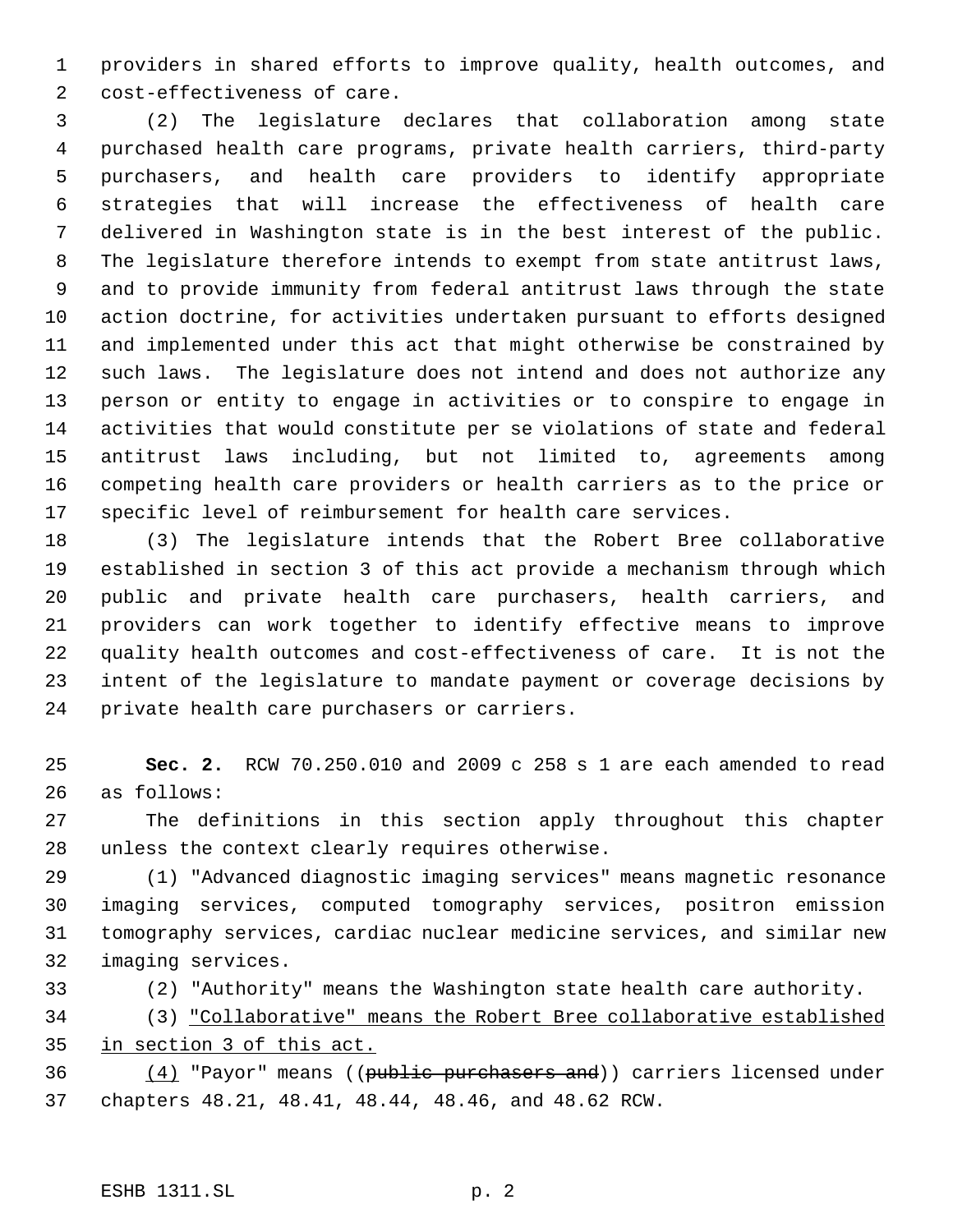1 (( $(4)$  "Public purchaser" means the department of social and health  $s$ ervices, -the -department - of -health, -the -department - of -labor - and industries, the authority, and the Washington state health insurance 4 pool)) (5) "Self-funded health plan" means an employer-sponsored health plan or Taft-Hartley plan that is not provided through a fully insured health carrier.

7 ( $(\overline{5})$ ) (6) "State purchased health care" has the same meaning as in RCW 41.05.011.

 NEW SECTION. **Sec. 3.** A new section is added to chapter 70.250 RCW to read as follows:

 (1) Consistent with the authority granted in RCW 41.05.013, the authority shall convene a collaborative, to be known as the Robert Bree collaborative. The collaborative shall identify health care services for which there are substantial variation in practice patterns or high utilization trends in Washington state, without producing better care outcomes for patients, that are indicators of poor quality and potential waste in the health care system. On an annual basis, the collaborative shall identify up to three health care services it will address.

 (2) For each health care service identified, the collaborative shall:

 (a) Analyze and identify evidence-based best practice approaches to improve quality and reduce variation in use of the service, including identification of guidelines or protocols applicable to the health care service. In evaluating guidelines, the collaborative should identify the highest quality guidelines based upon the most rigorous and transparent methods for identification, rating, and translation of evidence into practice recommendations.

 (b) Identify data collection and reporting necessary to develop baseline health service utilization rates and to measure the impact of strategies adopted under this section. Methods for data collection and reporting should strive to minimize cost and administrative effort related to data collection and reporting wherever possible, including the use of existing data resources and nonfee-based tools for reporting.

 (c) Identify strategies to increase use of the evidence-based best practice approaches identified under (a) of this subsection in both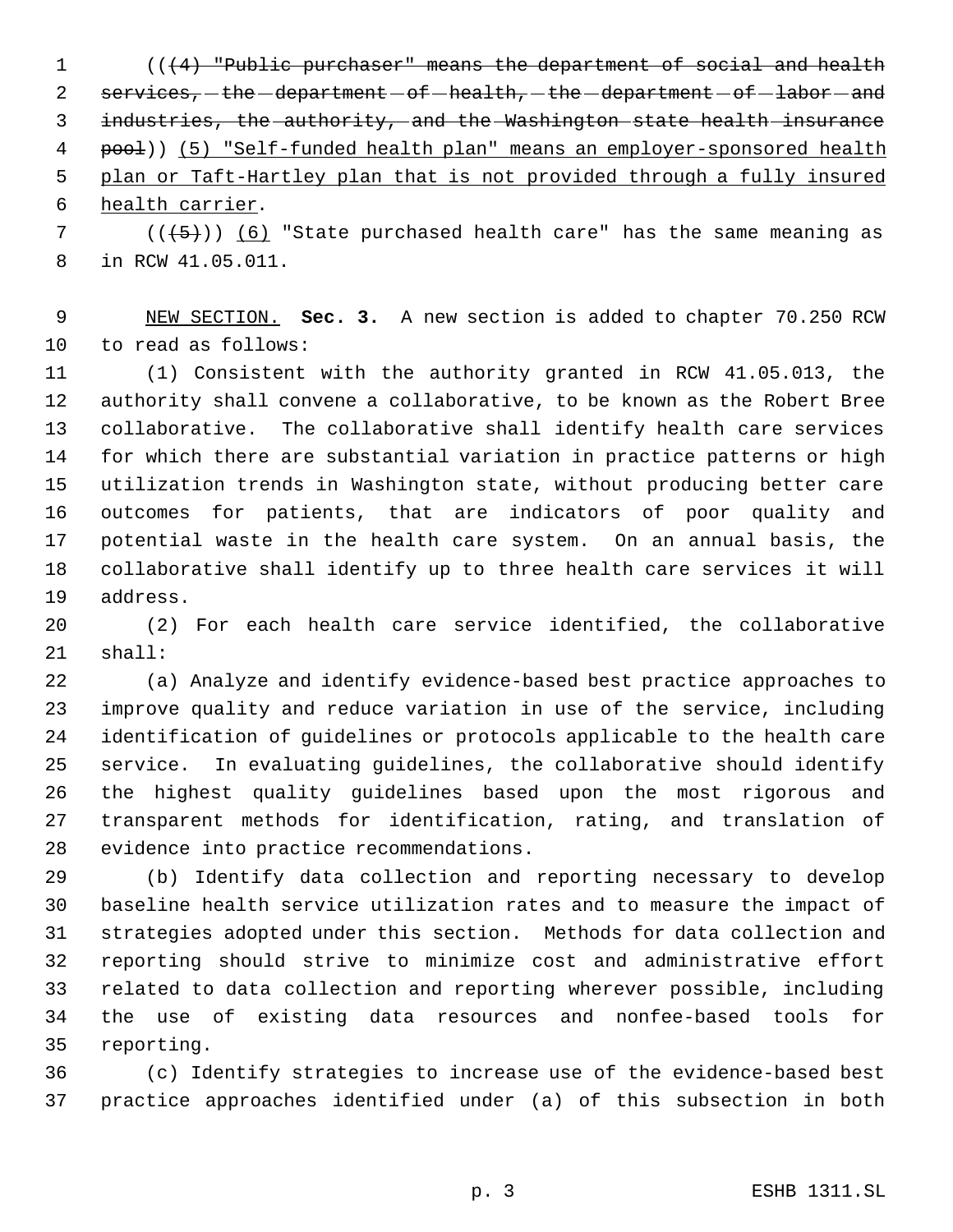state purchased and privately purchased health care plans. Strategies considered should include, but are not limited to: Identifying goals for appropriate utilization rates and reduction in practice variation among providers; peer-to-peer consultation or second opinions; provider feedback reports; use of patient decision aids; incentives for appropriate use of health care services; centers of excellence or other provider qualification standards; quality improvement systems; and service utilization and outcomes reporting, including public reporting. In developing strategies, the collaborative should strongly consider related efforts of organizations such as the Puget Sound health alliance, the Washington state hospital association, the national quality forum, the joint commission on accreditation of health care organizations, the national committee for quality assurance, the foundation for health care quality, and, where appropriate, more focused quality improvement efforts, such as the Washington state perinatal advisory committee and the Washington state surgical care and outcomes assessment program. The collaborative shall provide an opportunity for public comment on the strategies chosen before finalizing their recommendations.

 (3) If the collaborative chooses a health care service for which there is substantial variation in practice patterns or a high or low utilization trend in Washington state, and a lack of evidence-based best practice approaches, it should consider strategies that will promote improved care outcomes, such as patient decision aids, provider feedback reports, centers of excellence or other provider qualification standards, and research to improve care quality and outcomes.

 (4) The governor shall appoint twenty members of the collaborative, who must include:

 (a) Two members, selected from health carriers or third-party administrators that have the most fully insured and self-funded covered lives in Washington state. The count of total covered lives includes enrollment in all companies included in their holding company system. Each health carrier or third-party administrator is entitled to no more than a single position on the collaborative to represent all entities under common ownership or control;

 (b) One member, selected from the health maintenance organization having the most fully insured and self-insured covered lives in Washington state. The count of total lives includes enrollment in all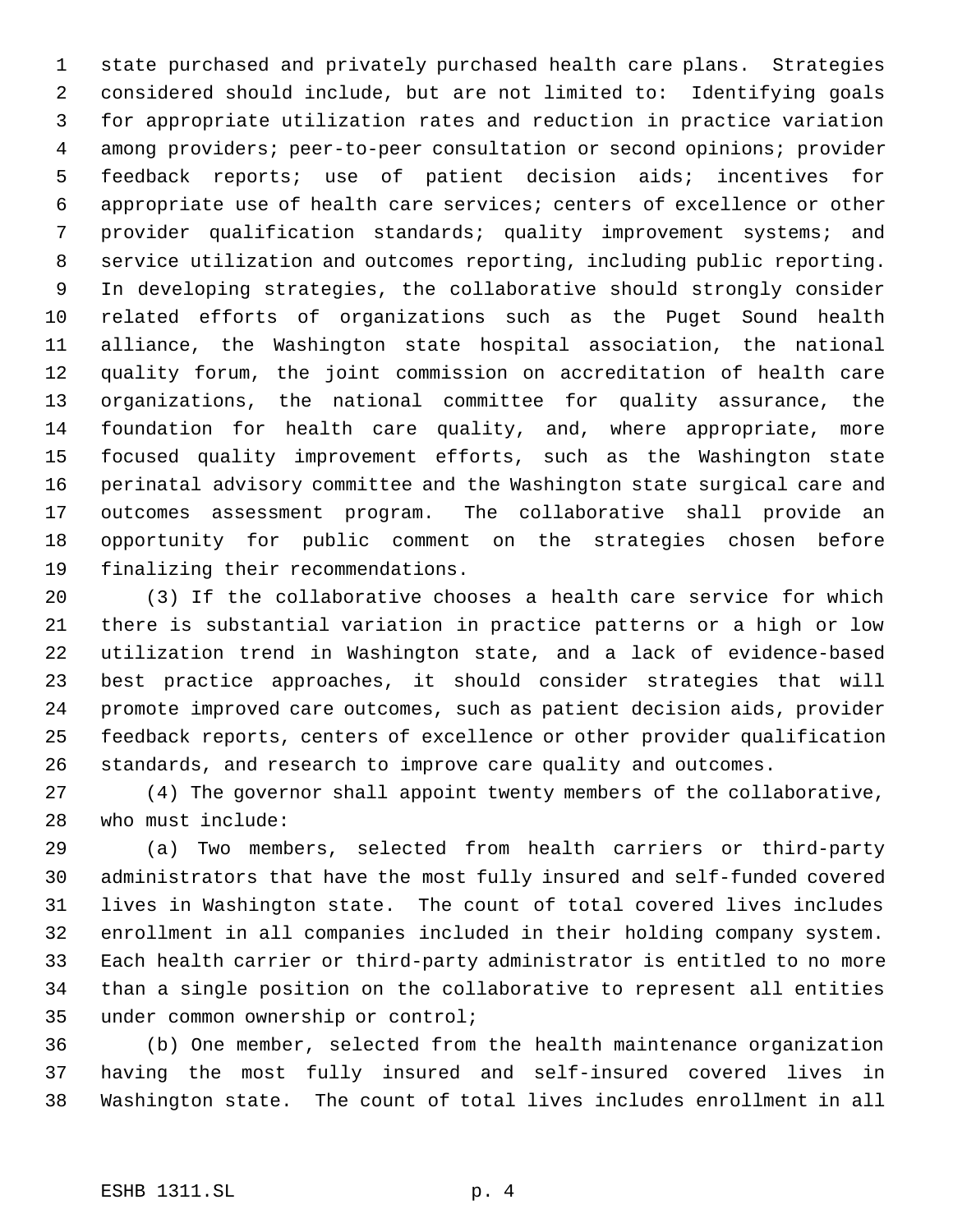companies included in its holding company system. Each health maintenance organization is entitled to no more than a single position on the collaborative to represent all entities under common ownership or control;

 (c) One member, chosen from among three nominees submitted by the association of Washington health plans, representing national health carriers that operate in multiple states outside of the Pacific Northwest;

 (d) Four physicians, selected from lists of nominees submitted by the Washington state medical association, as follows:

 (i) Two physicians, one of whom must be a practicing primary care physician, representing large multispecialty clinics with fifty or more physicians, selected from a list of five nominees. The primary care physician must be either a family physician, an internal medicine physician, or a general pediatrician; and

 (ii) Two physicians, one of whom must be a practicing primary care physician, representing clinics with less than fifty physicians, selected from a list of five nominees. The primary care physician must be either a family physician, an internal medicine physician, or a general pediatrician;

 (e) One osteopathic physician, selected from a list of five nominees submitted by the Washington state osteopathic medical association;

 (f) Two physicians representing the largest hospital-based physician systems in the state, selected from a list of five nominees submitted jointly by the Washington state medical association and the Washington state hospital association;

 (g) Three members representing hospital systems, at least one of whom is responsible for quality, submitted from a list of six nominees from the Washington state hospital association;

 (h) Three members, representing self-funded purchasers of health care services for employees;

 (i) Two members, representing state purchased health care programs; and

(j) One member, representing the Puget Sound health alliance.

(5) The governor shall appoint the chair of the collaborative.

 (6) The collaborative shall add members to its membership or establish clinical committees for each therapy under review by the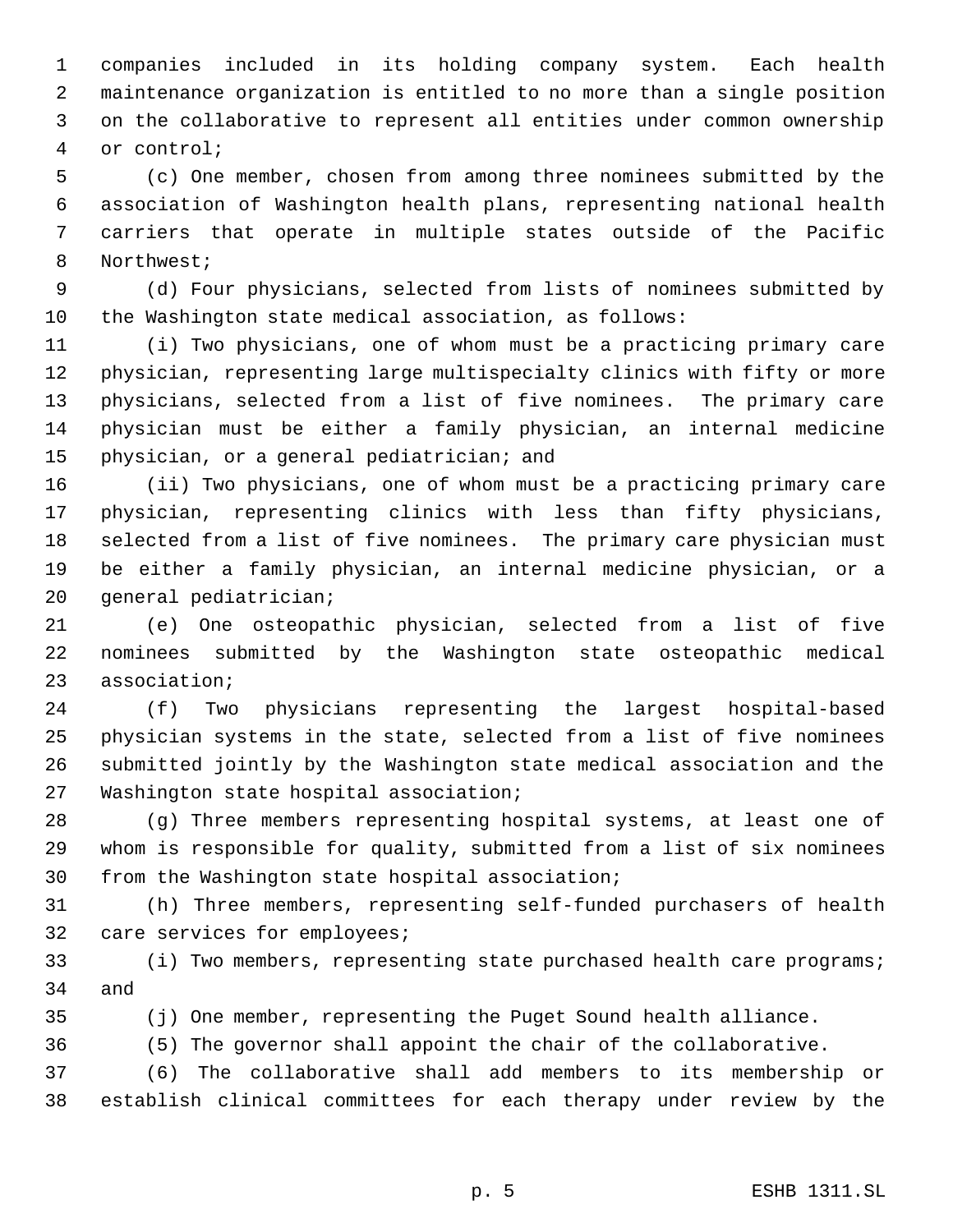collaborative for the purpose of acquiring clinical expertise needed to accomplish its responsibilities under this section and RCW 70.250.010 and 70.250.030. Membership of clinical committees should reflect clinical expertise in the area of health care services being addressed by the collaborative, including clinicians involved in related quality improvement or comparative effectiveness efforts, as well as nonphysician practitioners. Each clinical committee shall include at least two members of the specialty or subspecialty society most experienced with the health service identified for review.

 (7) Permanent and ad hoc members of the collaborative or any of its committees may not have personal financial conflicts of interest that could substantially influence or bias their participation. If a collaborative or committee member has a personal financial conflict of interest with respect to a particular health care service being addressed by the collaborative, he or she shall disclose such an interest. The collaborative must determine whether the member should be recused from any deliberations or decisions related to that service.

 (8) A person serving on the collaborative or any of its clinical committees shall be immune from civil liability, whether direct or derivative, for any decisions made in good faith while pursuing activities associated with the work of collaborative or any of its clinical committees.

 (9) The guidelines or protocols identified under this section shall not be construed to establish the standard of care or duty of care owed by health care providers in any cause of action occurring as a result of health care.

 (10) The collaborative shall actively solicit federal or private funds and in-kind contributions necessary to complete its work in a timely fashion. The collaborative shall not accept private funds if receipt of such funding could present a potential conflict of interest or bias in the collaborative's deliberations. Available state funds may be used to support the work of the collaborative when the collaborative has selected a health care service that is a high utilization or high-cost service in state purchased health care programs or the health care service is undergoing evaluation in one or more state purchased health care programs and coordination will reduce duplication of efforts. The collaborative shall not begin the work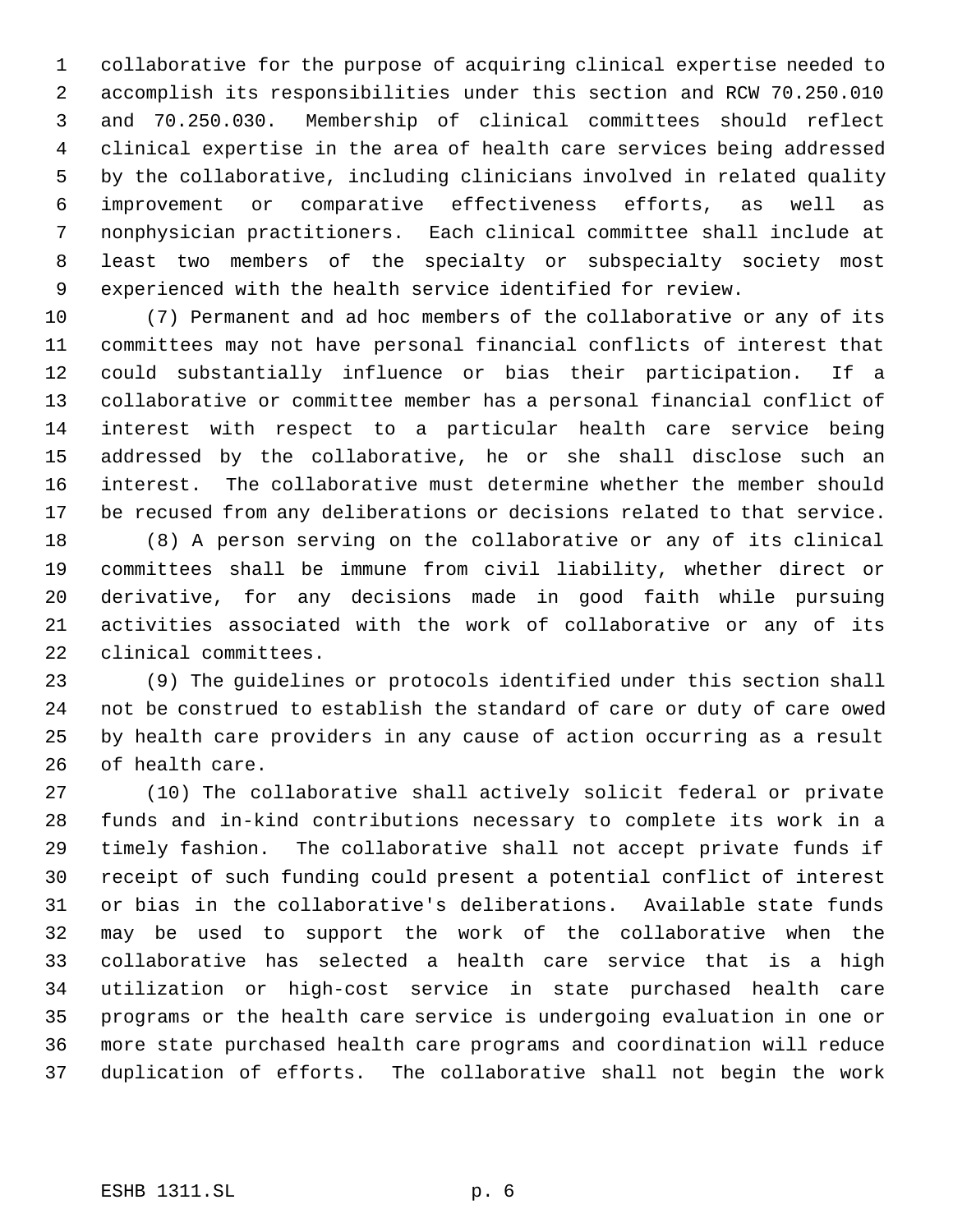described in this section unless sufficient funds are received from private or federal resources, or available state funds.

 (11) No member of the collaborative or its committees may be compensated for his or her service.

 (12) The proceedings of the collaborative shall be open to the public and notice of meetings shall be provided at least twenty days prior to a meeting.

 (13) The collaborative shall report to the administrator of the authority regarding the health services areas it has chosen and strategies proposed. The administrator shall review the strategies recommended in the report, giving strong consideration to the direction provided in section 1 of this act and this section. The administrator's review shall describe the outcomes of the review and any decisions related to adoption of the recommended strategies by state purchased health care programs. Following the administrator's review, the collaborative shall report to the legislature and the governor regarding chosen health services, proposed strategies, the results of the administrator's review, and available information related to the impact of strategies adopted in the previous three years on the cost and quality of care provided in Washington state. The initial report must be submitted by November 15, 2011, with annual reports thereafter.

 **Sec. 4.** RCW 70.250.030 and 2009 c 258 s 3 are each amended to read as follows:

 (1) No later than September 1, 2009, all state purchased health care programs shall, except for state purchased health care services that are purchased from or through health carriers as defined in RCW 48.43.005, implement evidence-based best practice guidelines or protocols applicable to advanced diagnostic imaging services, and the decision support tools to implement the guidelines or protocols, 31 identified under ((RCW 70.250.020)) section 3 of this act.

 (2) By January 1, 2012, and every January 1st thereafter, all state purchased health care programs must implement the evidence-based best 34 practice guidelines or protocols and strategies identified under section 3 of this act, after the administrator, in consultation with participating agencies, has affirmatively reviewed and endorsed the 37 recommendations. This requirement applies to health carriers, as